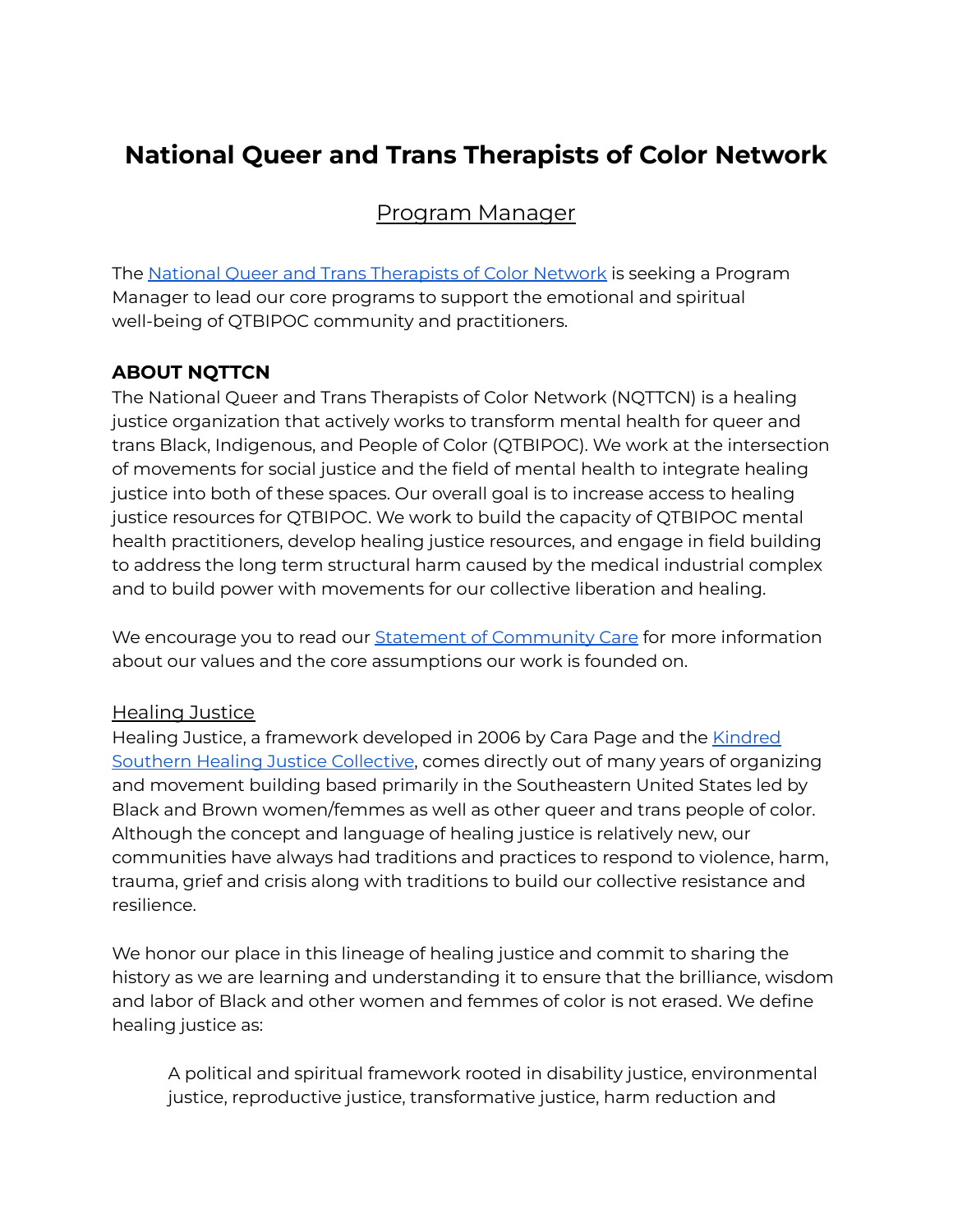abolitionist movements, as well as the ancestral traditions and practices of people of color, poor people, people with disabilities, women, femmes, and queer and trans people. It recognizes the ways systemic and structural violence have caused harm, grief, crisis, trauma and further cycles of violence for oppressed peoples. Healing justice honors our inherent ability to heal and the specific legacy of resistance and resilience of queer and trans people of color. It requires that we constantly re-imagine what is possible regarding our healing, safety, sustainability and fortification.

## **OVERVIEW OF PROGRAM MANAGER POSITION**

The Program Manager will play a key role in management and implementation of our core programs including our Mental Health Practitioner Directory, Mental Health Fund and capacity building for organizations working with QTBIPOC communities.

## **Primary Responsibilities**

Manage QTBIPOC Mental Health Practitioner Directory

- Update directory weekly including review and approval process for new practitioners using Wordpress and internal database
- Coordinate annual renewal process including reminders and updates for practitioners
- Ensure all data in directory is accurate and up to date
- Develop and implement outreach plan to maximize new and previously listed practitioners in the directory
- Develop and implement plan to maximize utilization of directory amongst QTBIPOC community members and organizations
- Troubleshoot minor issues practitioners may encounter using Wordpress to set up their listing, make payment, etc.

#### Manage Mental Health Fund

- Ensure all systems related to the MHF are efficient, accurate and maintain confidentiality and digital security
- Identify and address ethical and confidentiality issues that arise in the process of administering the MHF
- Manage application process including review and notification process for applicants and practitioners according to MHF recipient criteria
- Track and manage personal information of fund recipients in a secure manner in accordance with legal/ethical standards regarding confidentiality
- In collaboration with Founding Director, regularly review and update all MHF processes as needed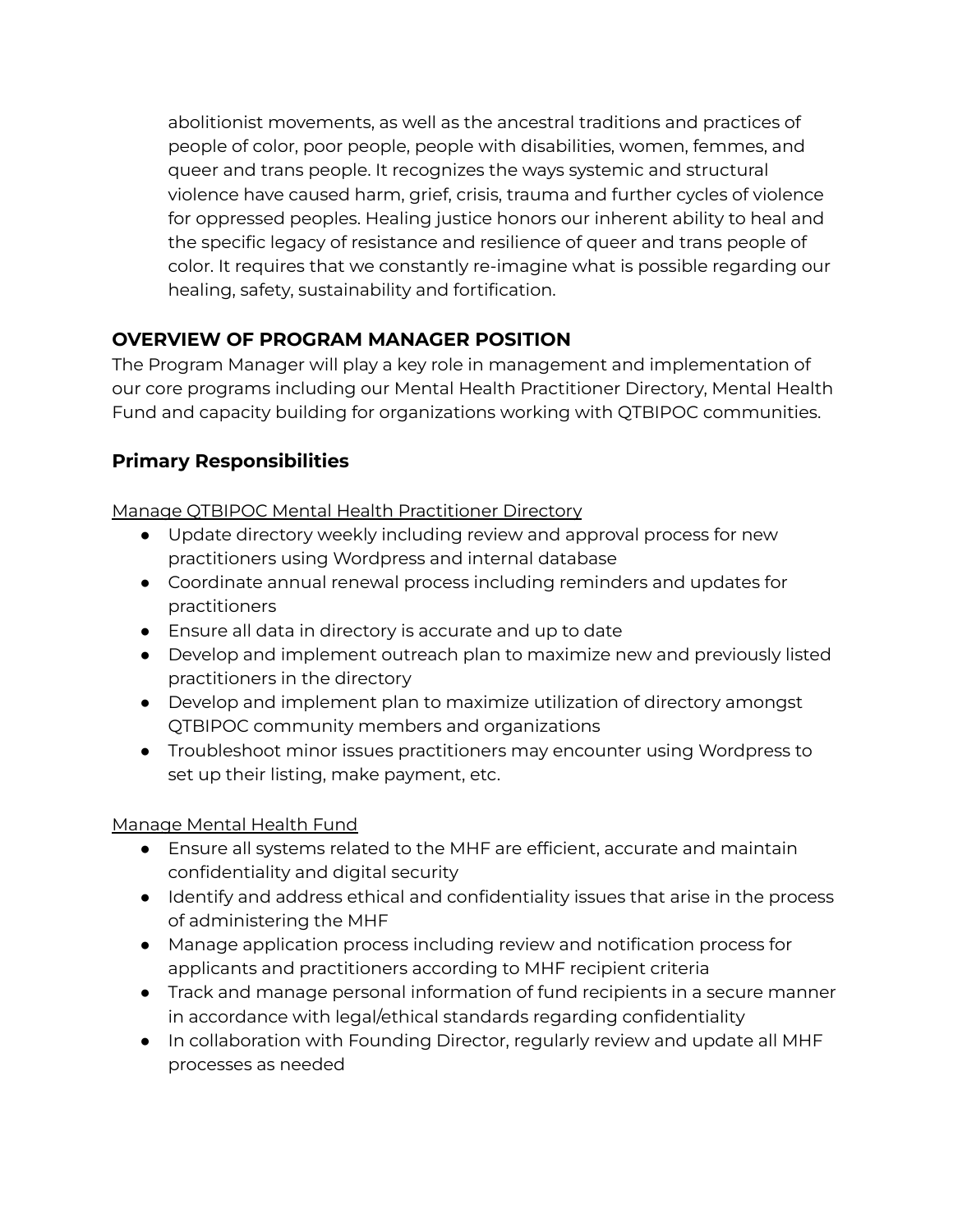- In collaboration with Program Assistant and Founding Director, coordinate weekly invoice process to pay practitioners for sessions covered by MHF
- In collaboration with Founding Director, develop evaluation plan with clear goals and objectives to increase utilization and impact of the MHF.

#### Manage Capacity Building Projects

- Manage subcontract for healing justice project with trans, gender nonconforming and nonbinary youth organizers and activists
- Coordinate training/coaching team including leading monthly meetings
- Develop and update care and resiliency curriculum as part of youth organizing training
- Provide training, facilitation and coaching for TGNCNB youth organizers rooted in healing justice
- Provide resources and consultation for mental health or crisis needs that arise for TGNCNB youth organizers
- Expand capacity building program for QTBIPOC serving social justice organizations

## **Other Responsibilities**

Expand Resource List

- Identify and disseminate radical mental health resources for QTBIPoC to share across media platforms (social media, website, etc.)
- Regularly update internal and external resource lists
- Identify relevant trainings, webinars, other networks and resources to support QTBIPOC therapists

#### Fundraising

In collaboration with Founding Director

● Participate in organization's fundraising activities which include grassroots, major and philanthropic donors

## **KNOWLEDGE, SKILLS, EXPERTISE**

Required

- Licensed mental health practitioner (LCSW, LMFT, LMHC or equivalent) with 3-5 years of post graduate clinical experience
- Deep knowledge and practice of healing justice and/or harm reduction, including holding a value of community care on teams
- Stong political analysis and praxis, including experience working with queer and trans Black, Indigenous and People of Color including knowledge of the needs as well as the historical and current social, cultural and political conditions of our community